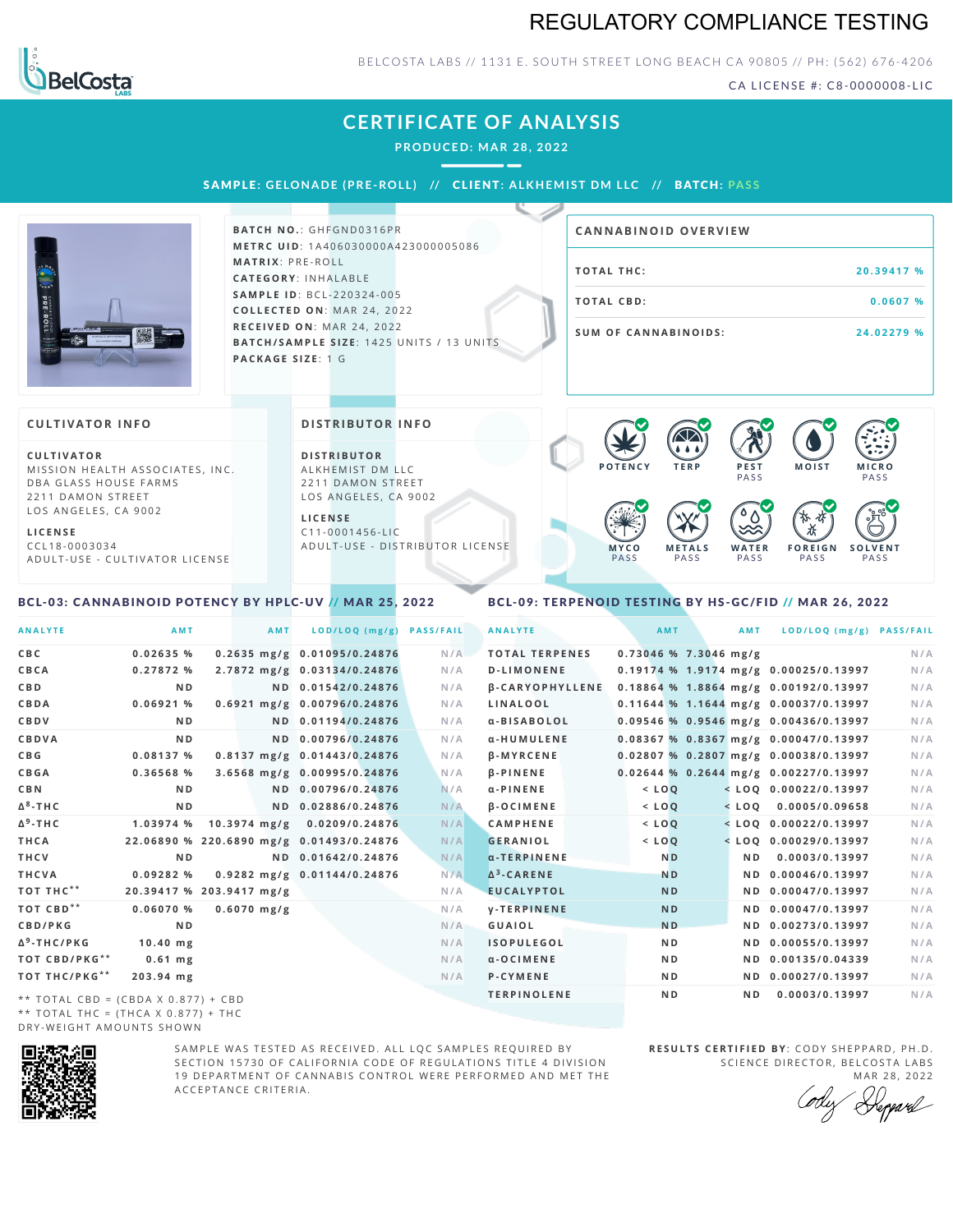# REGULATORY COMPLIANCE TESTING

### <span id="page-1-0"></span>BCL-05: RESIDUAL PESTICIDE ANALYSIS BY LC-MS/MS ESI // MAR 26, 2022

| <b>ANALYTE</b>                  |                  | LIMIT $AMT(\mu g/g)$ | LOD/LOQ (µg/g) PASS/FAIL |             | <b>ANALYTE</b>                | LIMIT AMT $(\mu g/g)$ |     | LOD/LOQ (µg/g) PASS/FAIL |             |
|---------------------------------|------------------|----------------------|--------------------------|-------------|-------------------------------|-----------------------|-----|--------------------------|-------------|
| <b>ABAMECTIN</b>                | $0.1 \mu g/g$    | N D                  | 0.01153/0.04             | <b>PASS</b> | <b>METALAXYL</b>              | $2 \mu g/g$           | N D | 0.00503/0.02             | <b>PASS</b> |
| <b>ACEPHATE</b>                 | $0.1 \mu g/g$    | ND                   | 0.00368/0.02             | <b>PASS</b> | <b>METHIOCARB</b>             | Any amt               | ND. | 0.00503/0.02             | PASS        |
| ACEQUINOCYL                     | $0.1 \mu g/g$    | N D                  | 0.00417/0.02             | <b>PASS</b> | METHOMYL                      | 1 $\mu$ g/g           | N D | 0.00494/0.02             | PASS        |
| <b>ACETAMIPRID</b>              | $0.1 \mu g/g$    | N D                  | 0.00464/0.02             | <b>PASS</b> | <b>MEVINPHOS</b>              | Any amt               | N D |                          | PASS        |
| <b>ALDICARB</b>                 | Any amt          | N D                  | 0.01109/0.04             | <b>PASS</b> | <b>MEVINPHOSI</b>             |                       | N D | 0.00163/0.0084           | N/A         |
| <b>AZOXYSTROBIN</b>             | $0.1 \mu g/g$    | N D                  | 0.00639/0.02             | <b>PASS</b> | <b>MEVINPHOS II</b>           |                       | N D | 0.00542/0.0316           | N/A         |
| <b>BIFENAZATE</b>               | $0.1 \mu g/g$    | N D                  | 0.00355/0.02             | <b>PASS</b> | <b>MYCLOBUTANIL</b>           | $0.1 \mu g/g$         | N D | 0.00867/0.04             | <b>PASS</b> |
| <b>BIFENTHRIN</b>               | $3 \mu g/g$      | N D                  | 0.00473/0.04             | <b>PASS</b> | <b>NALED</b>                  | $0.1 \mu g/g$         | ND. | 0.00328/0.02             | PASS        |
| <b>BOSCALID</b>                 | $0.1 \mu g/g$    | N D                  | 0.00494/0.02             | <b>PASS</b> | OXAMYL                        | $0.5 \mu g/g$         | ND. | 0.00455/0.02             | PASS        |
| <b>CARBARYL</b>                 | $0.5 \mu g/g$    | N D                  | 0.00295/0.02             | <b>PASS</b> | PACLOBUTRAZOL                 | Any amt               | N D | 0.00714/0.04             | <b>PASS</b> |
| CARBOFURAN                      | Any amt          | N D                  | 0.00613/0.02             | <b>PASS</b> | <b>PERMETHRIN</b>             | $0.5 \mu g/g$         | ND. |                          | PASS        |
| CHLORANTRANIL-<br><b>IPROLE</b> | $10 \mu g/g$     | N D                  | 0.00697/0.04             | PASS        | PERMETHRIN CIS                |                       | N D | 0.00237/0.0082           | N/A         |
| <b>CLOFENTEZINE</b>             | $0.1 \mu g/g$    | N D                  | 0.0054/0.02              | <b>PASS</b> | PERMETHRIN TRANS              |                       |     | ND 0.00245/0.0118        | N/A         |
| COUMAPHOS                       | Any amt          | ND                   | 0.00215/0.02             | <b>PASS</b> | <b>PHOSMET</b>                | $0.1 \mu g/g$         | N D | 0.0043/0.02              | PASS        |
| CYFLUTHRIN                      | $2 \mu g/g$      | ND                   | 0.05508/0.2              | <b>PASS</b> | PIPERONYLBUTO-<br><b>XIDE</b> | $3 \mu g/g$           | N D | 0.00247/0.02             | PASS        |
| <b>CYPERMETHRIN</b>             | 1 $\mu$ g/g      | N D                  | 0.00556/0.04             | <b>PASS</b> | <b>PRALLETHRIN</b>            | $0.1 \mu g/g$         | N D | 0.00392/0.02             | PASS        |
| <b>DAMINOZIDE</b>               | Any amt          | N D                  | 0.00227/0.04             | PASS        | PROPICONAZOLE                 | $0.1 \mu g/g$         | N D | 0.0024/0.02              | <b>PASS</b> |
| <b>DIAZINON</b>                 | $0.1 \mu g/g$    | N D                  | 0.00487/0.02             | PASS        | <b>PROPOXUR</b>               | Any amt               | ND. | 0.00374/0.02             | PASS        |
| <b>DIMETHOATE</b>               | Any amt          | N D                  | 0.00354/0.02             | PASS        | <b>PYRETHRINS</b>             | $0.5 \mu g/g$         | N D |                          | PASS        |
| <b>DIMETHOMORPH</b>             | $2 \mu g/g$      | N D                  |                          | PASS        | <b>PYRETHRINS PYRETHRIN I</b> |                       | ND  | 0.00726/0.04             | N/A         |
| <b>DIMETHOMORPH I</b>           |                  | ND                   | 0.00109/0.0078           | N/A         | PYRETHRINS PYRETHRIN II       |                       |     | ND 0.00754/0.02284       | N/A         |
| <b>DIMETHOMORPH II</b>          |                  | N <sub>D</sub>       | 0.0015/0.0122            | N/A         | PYRIDABEN                     | $0.1 \mu g/g$         | N D | 0.0034/0.02              | PASS        |
| <b>ETHOPROPHOS</b>              | Any amt          | N D                  | 0.0041/0.02              | <b>PASS</b> | <b>SPINETORAM</b>             | $0.1 \mu g/g$         | N D |                          | PASS        |
| <b>ETOFENPROX</b>               | Any amt          | N D                  | 0.00274/0.02             | <b>PASS</b> | <b>SPINETORAM J</b>           |                       | N D | 0.00329/0.016            | N/A         |
| <b>ETOXAZOLE</b>                | $0.1 \mu g/g$    | N D                  | 0.00385/0.02             | <b>PASS</b> | <b>SPINETORAM L</b>           |                       | N D | 0.00157/0.016            | N/A         |
| <b>FENHEXAMID</b>               | $0.1 \mu g/g$    | N D                  | 0.01055/0.02             | <b>PASS</b> | <b>SPINOSAD</b>               | $0.1 \mu g/g$         | N D |                          | <b>PASS</b> |
| <b>FENOXYCARB</b>               | Any amt          | ND                   | 0.00175/0.02             | <b>PASS</b> | SPINOSAD A                    |                       |     | ND 0.00205/0.01438       | N/A         |
| <b>FENPYROXIMATE</b>            | $0.1 \mu g/g$    | N D                  | 0.00481/0.02             | <b>PASS</b> | SPINOSAD D                    |                       |     | ND 0.00104/0.00498       | N/A         |
| <b>FIPRONIL</b>                 | Any amt          | N D                  | 0.00478/0.02             | <b>PASS</b> | <b>SPIROMESIFEN</b>           | $0.1 \mu g/g$         | N D | 0.00944/0.04             | PASS        |
| <b>FLONICAMID</b>               | $0.1 \mu g/g$    | N D                  | 0.00398/0.02             | <b>PASS</b> | <b>SPIROTETRAMAT</b>          | $0.1 \mu g/g$         | N D | 0.00208/0.02             | PASS        |
| <b>FLUDIOXONIL</b>              | $0.1 \, \mu g/g$ | N D                  | 0.01369/0.04             | <b>PASS</b> | <b>SPIROXAMINE</b>            | Any amt               | N D | 0.00344/0.02             | PASS        |
| <b>HEXYTHIAZOX</b>              | $0.1 \mu g/g$    | N D                  | 0.00297/0.02             | <b>PASS</b> | <b>TEBUCONAZOLE</b>           | $0.1 \mu g/g$         | N D | 0.00816/0.04             | PASS        |
| <b>IMAZALIL</b>                 | Any amt          | N D                  | 0.0056/0.02              | PASS        | <b>THIACLOPRID</b>            | Any amt               | ND. | 0.0039/0.02              | PASS        |
| <b>IMIDACLOPRID</b>             | $5 \mu g/g$      | N D                  | 0.00645/0.02             | <b>PASS</b> | <b>THIAMETHOXAM</b>           | $5 \mu g/g$           | N D | 0.00358/0.02             | PASS        |
| KRESOXIM-<br>METHYL             | $0.1 \mu g/g$    | N D                  | 0.00339/0.02             | PASS        | TRIFLOXYSTROB-<br>IN          | $0.1 \mu g/g$         | ND. | 0.00421/0.02             | PASS        |
| <b>MALATHION</b>                | $0.5 \mu g/g$    | N D                  | 0.00472/0.02             | PASS        |                               |                       |     |                          |             |

### BCL-13: PESTICIDE TESTING BY GC/MS // MAR 27, 2022

| <b>ANALYTE</b>         | LIMIT         | $AMT(\mu g/g)$ | LOD/LOQ (µg/g)  | <b>PASS/FAIL</b> |
|------------------------|---------------|----------------|-----------------|------------------|
| <b>CAPTAN</b>          | $0.7 \mu g/g$ | N D            | 0.03122/0.09454 | <b>PASS</b>      |
| <b>CHLORDANE</b>       | Any amt       | N <sub>D</sub> |                 | <b>PASS</b>      |
| <b>CHLORDANE CIS</b>   |               | ND.            | 0.01104/0.03347 | N/A              |
| <b>CHLORDANE TRANS</b> |               | N D            | 0.01056/0.03193 | N / A            |

| <b>ANALYTE</b>          |         | $LIMIT$ AMT $(\mu g/g)$ | LOD/LOQ (µg/g) PASS/FAIL |             |
|-------------------------|---------|-------------------------|--------------------------|-------------|
| <b>CHLORPYRIFOS</b>     | Any amt | N D                     | 0.0111/0.03371           | <b>PASS</b> |
| <b>DICHLORVOS</b>       | Any amt | ND.                     | 0.01169/0.03543          | <b>PASS</b> |
| <b>METHYL PARATHION</b> | Any amt | ND.                     | 0.01341/0.04065          | <b>PASS</b> |